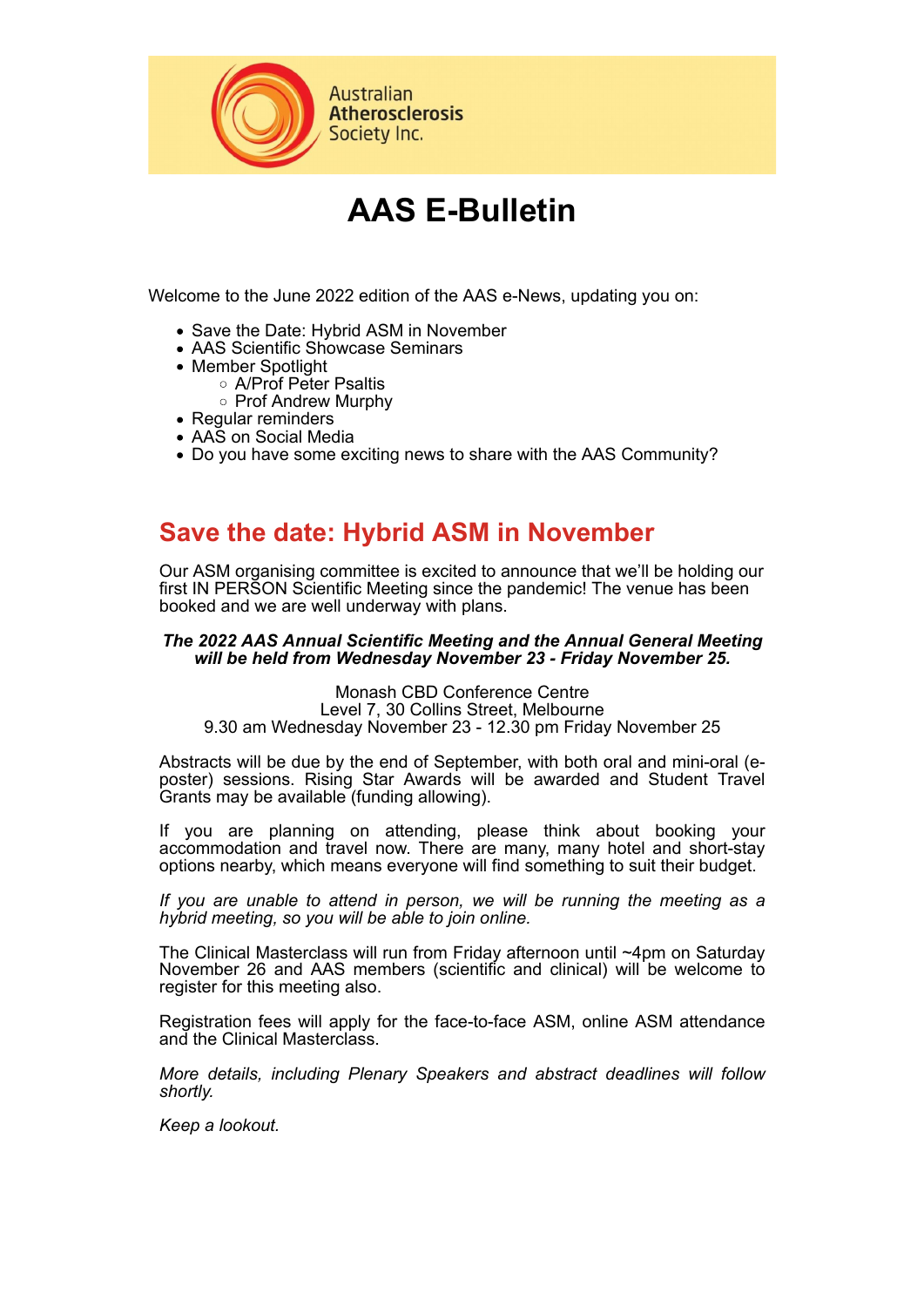# **AAS Scientific Showcase Seminars**

Please join us virtually every alternative **Thursdays from 1-2pm AEST** for our AAS Scientific Showcase Seminars Series. It is a great way to keep in touch with colleagues and the latest research. Below are the upcoming seminars:

| <b>JUNE - AUGUST SPEAKERS</b> | <b>AAS ONLINE SEMINAR SERIES 2022</b> | Australian<br><b>Atherosclerosis</b><br>Society Inc. |
|-------------------------------|---------------------------------------|------------------------------------------------------|
| $16th$ June                   | Dr. Danielle Kamato                   | Dr. Denuja Karunakaran                               |
| 30th June                     | A/Prof. Elizabeth Tarling             | A/Prof. Thomas Vallim                                |
| 14th July                     | Dr. Jiawen Li                         | Dr. Zi (Sophia) Gu                                   |
| 28 <sup>th</sup> July         | Prof. Stephen Nicholls                |                                                      |
| 18 <sup>th</sup> August       | Dr. Jesse Williams                    |                                                      |
| 25 <sup>th</sup> August       | Prof. Jacob George                    | Prof. Leon Adams                                     |

Every alternate Thursday, I - 2 pm AEST

#### **Zoom link: https://unimelb.zoom.us/j/86074935809**

*We would like to acknowledge Amgen for their support as the Atherosclerosis Education Program Gold Sponsor.* 

Joanne Tan, AAS Program Coordinator.

*On behalf of the AAS Program Committee: Dr. Blake (University of New South Wales), Prof. Judy de Haan (Baker Heart and Diabetes Institute), Dr. Man Kit Sam Lee (Baker Heart and Diabetes Institute) & Prof. Carl Schultz (University of Western Australia).* 

The **AAS 2022 Atherosclerosis Education Program** - which consists of the Scientific Showcase Seminars, the Annual Scientific Meeting, the Clinical Masterclass and the FH Summit would not be able to proceed without the support of our education partners.

*We would like to acknowledge and thank Amgen for their support as the Atherosclerosis Education Program Gold Partner. Thanks also to Sanofi and Novartis, Bronze Partners.* 



#### Do you have some exciting news to share with the AAS community?

We'd love to hear updates and news from our members - be it a grant or a recent paper or just a lab highlight or achievement (pictures welcomed!). Please send it to admin@athero.org.au. Thank you.

*Dr Denuja Karunakaran, Editor*

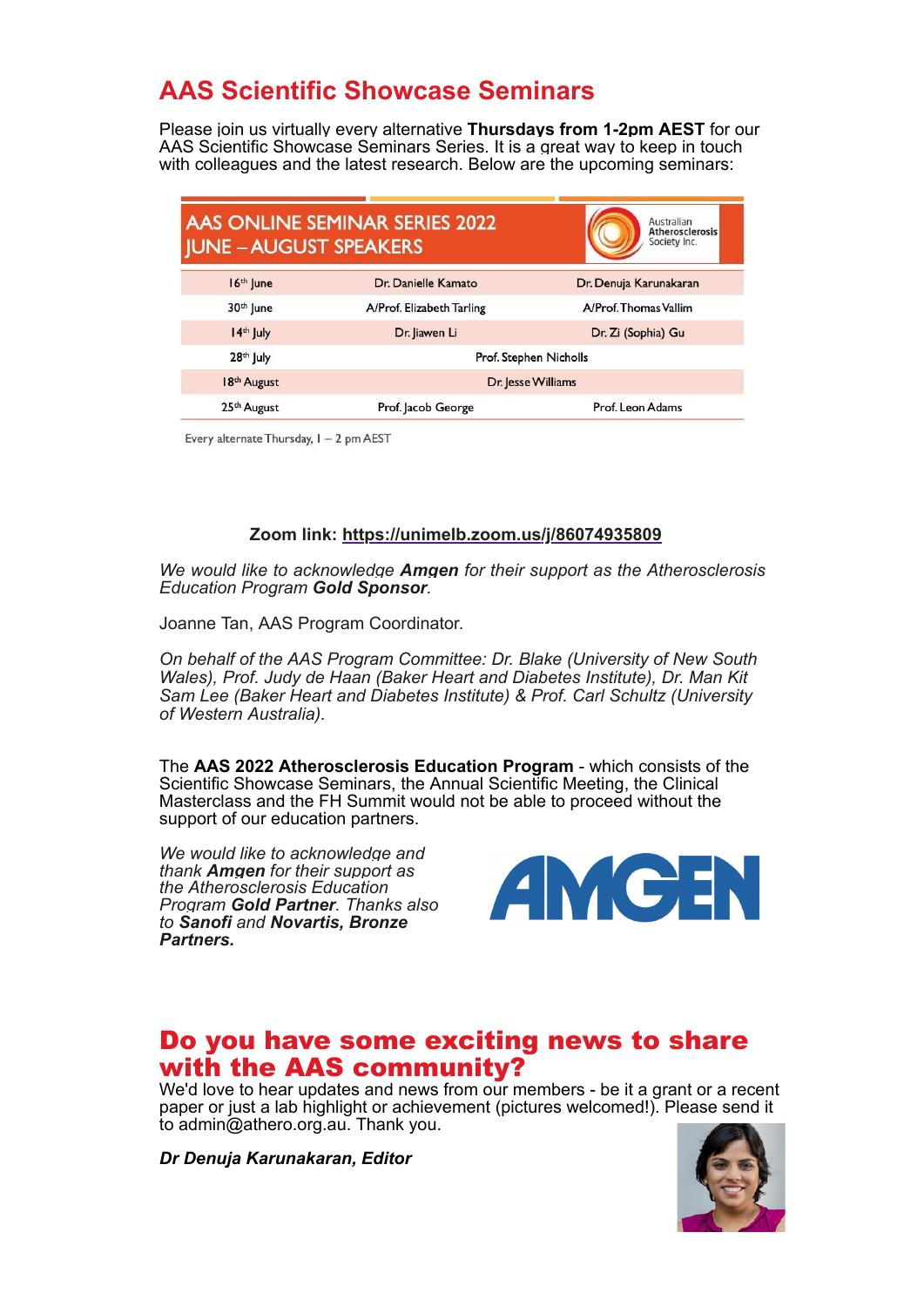## **Member Spotlight**

Have you ever wondered what the secret to a scientist's success is? How did they arrive at their pinnacle of success? What makes them tick? Who are they really? Find out more in our new 'Member Spotlight' series. Let us know what you think or who you would like to learn more about.

### **Meet A/Prof Peter Psaltis**

Clinical Scientist at SAHMRI and Cardiologist at Royal Adelaide Hospital are a few of his titles. His love for football, truth and translational research sets this scientist off to discover new therapeutics. What's his biggest challenge?



*What has been the biggest challenge you have faced during your career-to-date, and what lessons can young researchers learn from your experience?* My greatest challenge has always been to find the right balance in everything I do………the right balance between life and work, between my clinical responsibilities as an interventional Cardiologist and my academic pursuits in basic science and between my perfectionism and the need for practicality. My advice to young researchers is to pursue things that you enjoy, are interested in and passionate about. Concentrate on what you are doing now and why you are doing it, and don't get too distracted by the final destination, or what others are doing around you.

#### *What currently excites you in the field of atherosclerosis? And where do you see the future of atherosclerosis research in*

**Australia.** I've been extremely proud by the way that atherosclerosis researchers in Australia have supported and encouraged each other during what has been a trying 2-3 years. There seems to be a lot of good will for different groups to collaborate on exciting projects. With our basic science and clinical communities working synergistically together, we are much better placed to translate great discoveries and innovations to patient care.

I'm especially excited by the wave of new therapeutic possibilities that are on our doorstep to treat residual risk (e.g. lipids, inflammation, metabolic disease) in patients with aggressive atherosclerotic cardiovascular disease. Australia has some outstanding contributors in this space.

*What is your one advice for Australian Atherosclerosis Emerging Leaders/Scientists?* As researchers, we are ultimately truth seekers. Often the truth takes time, great effort and struggle to find. Pay attention to your data and don't get overly disappointed if your findings don't fit the initial hypothesis. If the experiments were designed and executed well, then the results will still be valuable. In my experience, the least expected results were the game-changers that were most worthy of pursuing further.



#### *What fun activities or hobbies do you do outside of the lab?*

I'm blessed to have four wonderful kids (aged 7 to 19) with my beautiful wife, Maria. Family time is very precious to me. When time permits, family hikes are a favourite for us. I've always tried to keep fit and active, and have loved introducing my son, Jimmy (currently a second year Med student) to the gym in recent months. Finally, there's the unfortunate obsession I have with the Port Adelaide Football Club, which is now in danger of being superseded by my rapidly growing passion for the Milwaukee Bucks of the NBA (courtesy of the Greek Freak, Giannis Antetokounmpo!)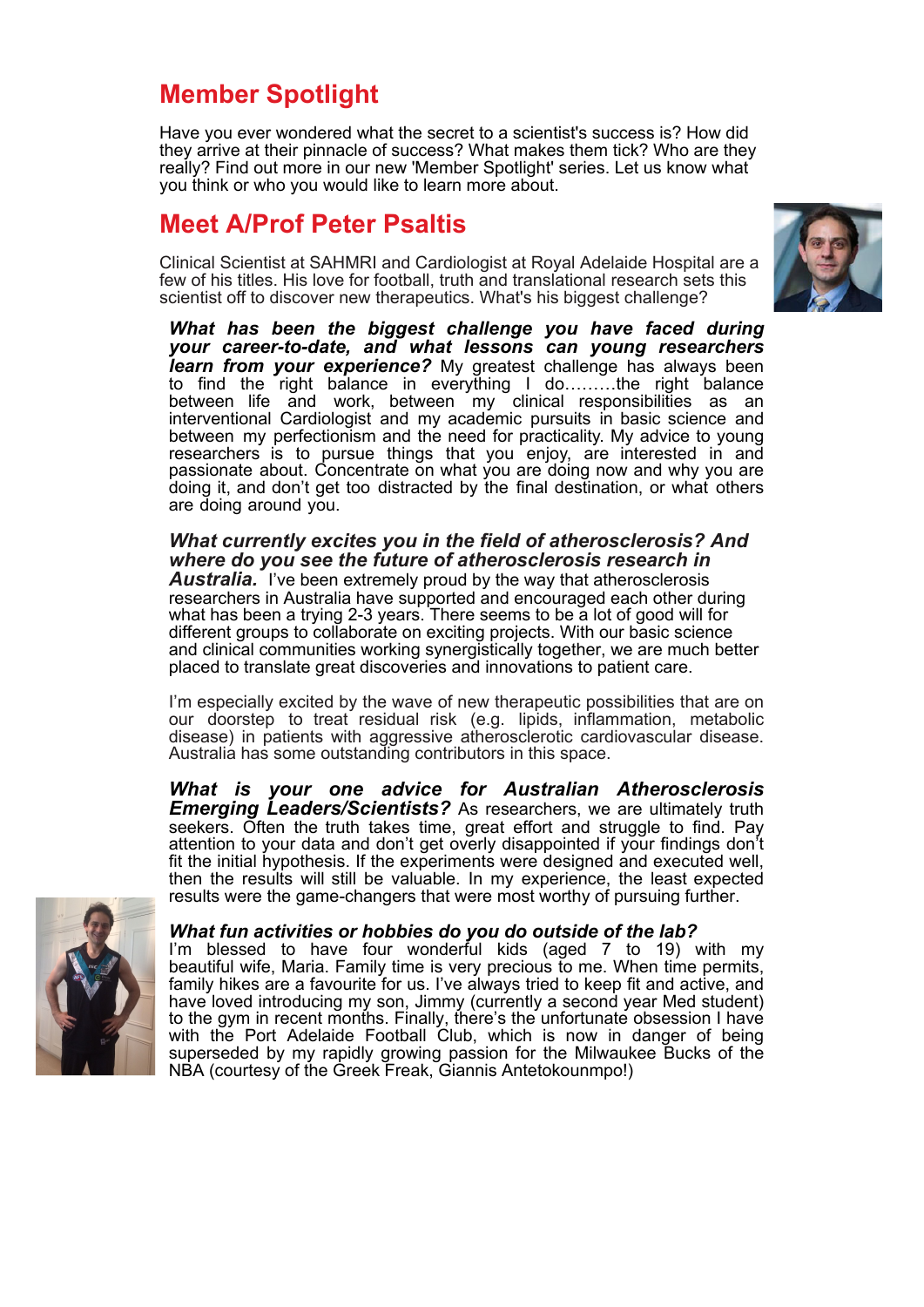### **Meet Prof Andrew Murphy**

Andrew heads the Haematopoiesis & Leukocyte Biology Lab at Baker Institute. Today, he sails through his experiences in research, his career trajectory and the need for better funding to support translational research in CVD. What's his advice for future atherosclerosis researchers?



*What has been the biggest challenge you have faced during your career-to-date, and what lessons can young researchers learn from your experience?* Mine was probably at the very start of my career. I didn't have a great undergrad (too much time spent at the beach, thats the problem with doing undergrad in Brisbane) and I only got a H2A (79.9%) for honours. So I had to work as an RA for a year and it took me many years to shake the low mark before I started to get funded. I think what it taught me was to keep at it if you enjoy science. That if you work hard and smart, things will happen. With each year, as your career grows you're faced with new challenges, managing a team, time challenges, work/life balance. When you have children it changes they way you work, the amount of time you can spend, how you prioritise things. My view for the early stages of your career is to do as much as you can, while you can (before life commitments start adding up). Each day was like sprinting a marathon, its tough, its draining and you have to make sacrifices, but it will pay off in the long term. Collaborate as much as you can, within your lab and external, having a number of joint first or senior publications is beneficial and can be an efficient way to do science.

*What currently excites you in the field of atherosclerosis? And where do you see the future of atherosclerosis research in Australia.* Atherosclerosis has been extensively studied as a lipid disorder and we have obviously seen the results from the various lipid lowering therapies. However, the immunological processes in the pathogenesis of the disease and the role following a myocardial infarction is extremely important. Learning more about these mechanisms could change they way atherosclerosis is managed in the future. I've always thought of atherosclerosis as an autoimmune disorder and there is emerging evidence to suggest this is the case. Given the immune system is so important to everyday life and co-morbidities can have a large impact on the immune system, this needs tone approached carefully. Thus, understanding the precise mechanism(s) will be critical to avoid unwanted complications and negative clinical trials due to poor study design.

The future for atherosclerosis research in Australia feels like it is almost at a crossroads. I think we have some incredibly gifted researchers, doing innovative science, particularly fundamental biology. However, we are starting to be left behind as I don't believe the clinical side is as engaged (with the exception of a few clinician/scientists) to explore these novel discoveries compared to investigators in the US or Europe. Having seen how competitive funding is and the lack of fundamental biologists in cardiovascular research securing Investigator, Ideas grants and NHF applications suiting clinicians, the avenues to keep the field funded are becoming more limited. The ACvA is playing an important role in trying to advocate for more funding. However, we still need fundable avenues that allow and encourage us make discoveries in cardiovascular biology that may not have an immediate translational path, but will stimulate new areas of research to be bold, transformative and thus pave the way for future therapies.

*What is your one advice for Australian Atherosclerosis Emerging* Leaders/Scientists? Be different, find your niche. For those of you doing postdocs, make sure you have a number of projects, some high risk, some more solid and try to team up with others in your group, or groups you collaborate with to get as many publications as possible. There are many boxes we need to tick as scientists these days (too many really), it becomes very distracting and takes a lot of time away from research. But fundamentally, when it comes down to been fundable or not, publications (first and last author) is still the most valuable currency. The other bit of advice is be involved (collaborate, network, be on committees, etc), from a lab, institute, state, national level (international if possible). Make yourself known so when people are thinking of inviting speakers to meetings, reviewing grants, etc you're familiar. Finally, be kind, open and accepting of others, we are all in this for the greater good!